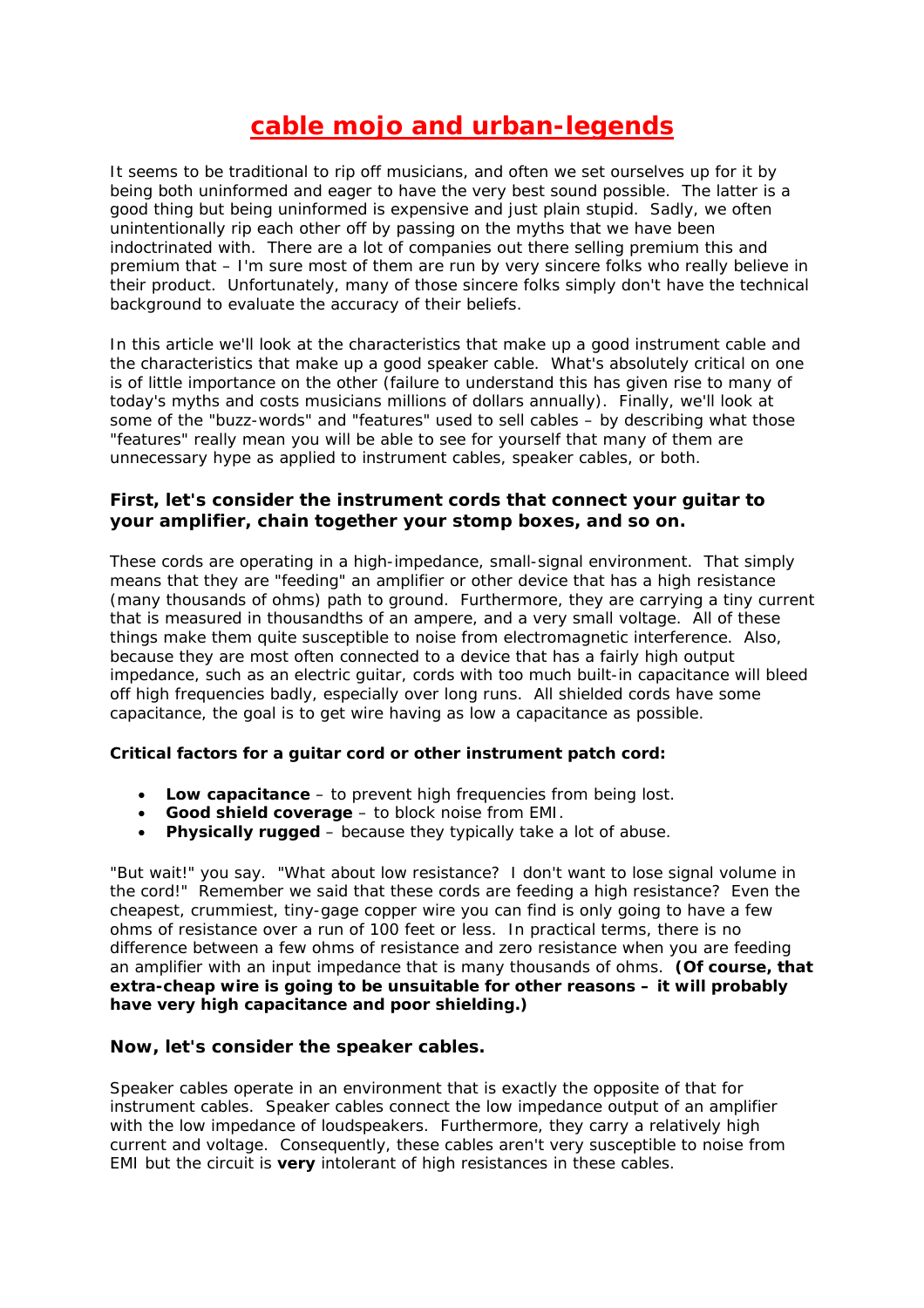### **Critical factors for a speaker cable:**

- **Low resistance** to prevent signal loss.
- **Physically rugged** because they typically take a lot of abuse.

"But, what about shielding and capacitance?" you ask. Neither are critical in this low impedance circuit. Only an incredibly powerful EMI source can make an impression on the high-current, low impedance main signal. (It's not utterly impossible, though. On one Air Force base I was stationed at every time I drove by the radome the sweeping radar would make my car speakers beep even when the stereo was turned completely off.) As for capacitance, even a fairly significant capacitance will still have an impedance that is outrageously high compared to the output impedance of the amplifier, and thus will have little impact on the high frequencies.

## **Let's burst a few bubbles and explode a few myths.**

First, let me state that I believe that most of these myths are begun and perpetuated by well-meaning folks who simply don't have the technical background to separate fact from fiction. There are doubtless a few manufacturers and retailers who knowingly exploit the average musician's ignorance – but I like to think they are the minority. So, the next time that "tech" at your favorite guitar store tells you that you really need such-and-such remember that he probably has little or no formal electronics education or experience – he's just parroting what he's heard from others.

Likewise, take with a very large grain of salt the wisdom of your buddy with the "golden ears" who swears he can hear the difference between an oxygen-free copper guitar cord endorsed by a famous guitar hero and any decent quality cord. It would be nice if you could force him to prove it in a scientifically conducted double-blind test – but such folks never let themselves be confused by the facts. **It's entirely unproductive to argue with that sort of person – but that doesn't mean that you have to waste your hard-earned money on their fairy tales!**

**Many very expensive myths are the result of applying the critical attributes of speaker cables to instrument cords or vice versa.** For example – it is critical that speaker wires have low resistance – and resistance decreases as wire diameter increases – so large gage wire is good for speaker wires. Unfortunately, many musicians then apply the same logic – bigger must be better – to instrument cords. That's an expensive misunderstanding of what makes a good instrument cord!

#### **Let's look at a few specific myths:**

- **"Oxygen-free copper wire"** I don't know whether to laugh or cry every time I see this. The claim usually made for oxygen-free copper wire is that it has less resistance and therefore less signal loss. As we've already mentioned above **resistance is of little consequence in instrument cords**! Resistance is very critical in speaker cables so oxygen-free copper wire should really help there, right? Wrong again! **You will get a greater reduction in resistance at a lower cost by simply going up one gage using ordinary copper wire!** *Oxygen-free copper wire's real value is it's resistance to internal corrosion ("black wire rot" and the like). That's important in some applications but of no consequence in guitar cords and speaker cables.*
- **Gold-plated plugs** can be of some value in certain applications. However, many "techs" and salespersons have elevated them to the status of a holy grail. Gold plating offers two advantages, lower electrical resistance and less tendency to tarnish or corrode. Unfortunately, the gold plating is much softer than nickle and tends to wear off rapidly when the plug is used a lot. If the gold plating is over nickle then this is no great loss but if the gold plating is directly over copper